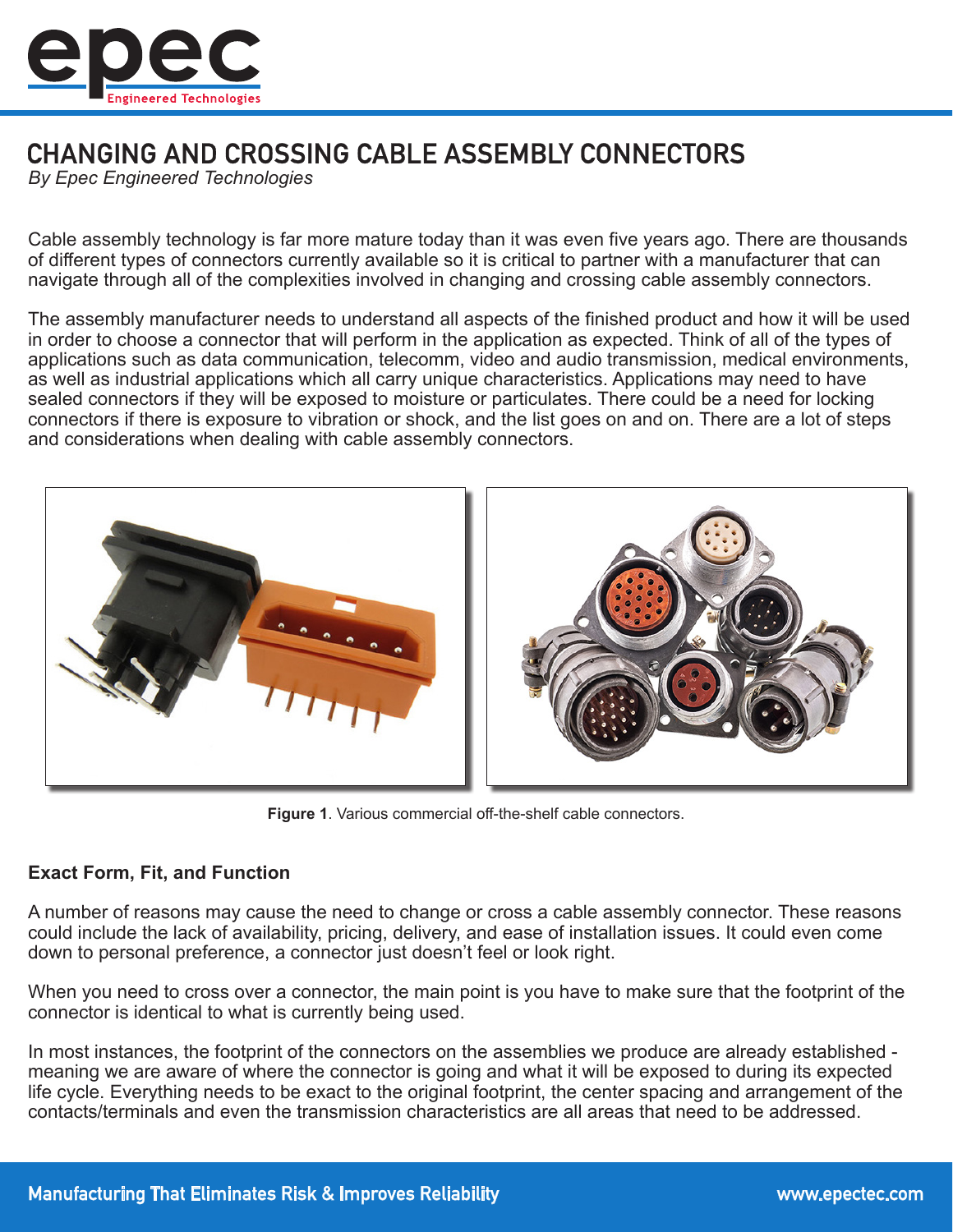



**Figure 2**. Verify the form, fit, and function when crossing the most common connectors such as a USB.

You cannot take a DVI cable and hook it up to a RJ45 and expect it to work. The exact form, fit, and function is the ultimately goal.

#### **Proceed With Caution**

You do need to proceed with caution when approaching a new cable assembly manufacturer. There are several instances in which manufacturers may lean away from best practices concerning the form, fit, and function of the connector if it means they will be able to meet the price point.

An example would be a manufacturer eliminating a strain relief on an IDC connector in order to save a few pennies. This could potentially cause a premature failure if the strain relief was a crucial part of how the assembly is used.

In order to be successful you need to ensure that the form, fit, and function is maintained. The cable assembly connector needs to perform in the way it is intended. For instance, if an assembly is to be used in an area with the potential for high EMI/RFI exposure, the assembly needs to be properly shielded from end to end. This would include ensuring that the shields are applied in a manner to minimize any signal leakage and that the shields were terminated correctly at the connectors.

#### **Addressing the Environment**

An important aspect to ensure a smooth transition when crossing a connector is to be as specific as possible in the applications use and in which environment the application will be used.

Is this an application that will be splashed with water, are you using a medical cable assembly which will be put through one of the many sterilization techniques, or is your assembly going to be used mainly outdoors?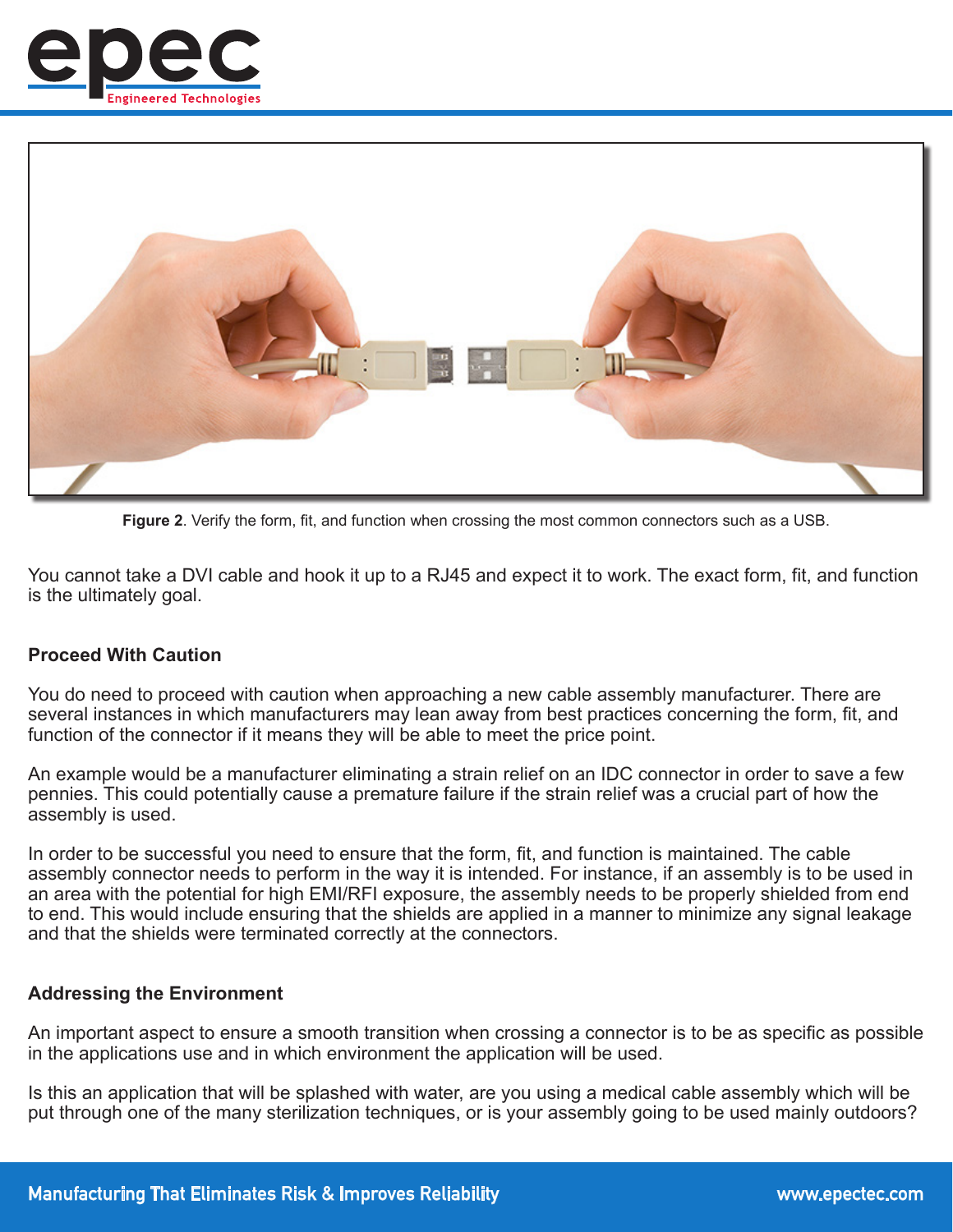



**Figure 3**. Cables used in an application with exposure to water and moisture.

For instance, if it is known that a cable assembly connector is going to be used as a connection on a tractor trailer truck, it is likely that the connector will be exposed to rain, sand, snow, shock/vibration, temperature extremes, and anything else that could be experience as the truck is going down the road. With that amount of information a determination can be made to choose a connector that can withstand those types of extremes.

Another determination used in choosing a connector is the human element of an installation. Are the ultimate users of the assembly well trained and understand the nuances needed when connecting and disconnecting the assembly? In some instance the answer is likely not. A manufacturer can control how the assembly is built but cannot control the user so the manufacturer must build the assembly to withstand unexpected encounters. The right information provided to the manufacturer allows for a connector to be chosen that can withstand the conditions the assembly will be exposed to and to be able to exceed the requirements of the application.

## **Time Expectations**

Determining the length of time for completion of an assembly build will vary depending on what the customer would like to accomplish and what materials are readily available. If there are exotic parts or long lead times for components of the assembly, then the production timeline can be weeks, a month, or more to completely resolve the cross/change of the connectors. If the assembly uses commercial off-the-shelf the timeline would be significantly different.